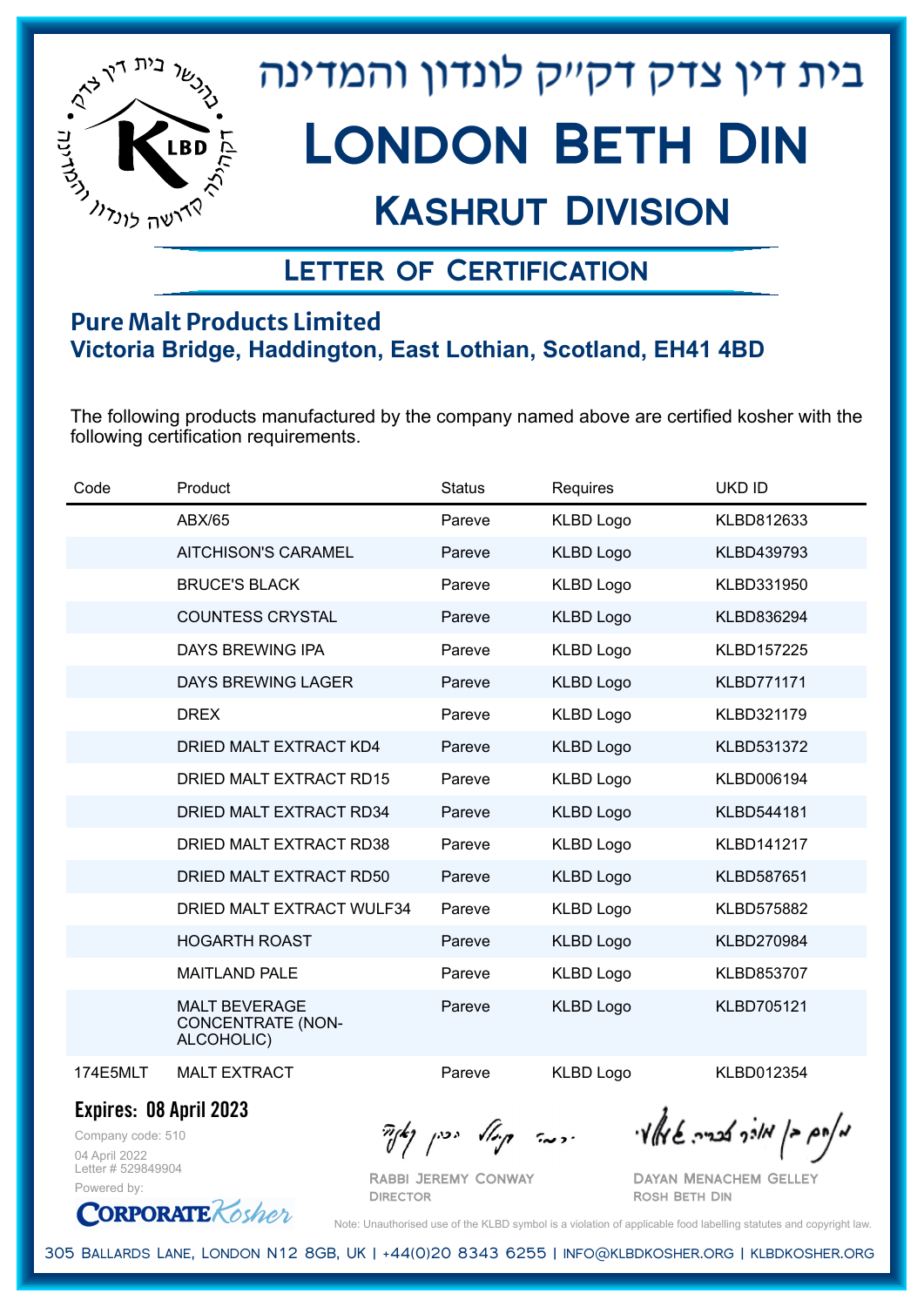

# בית דין צדק דקייק לונדון והמדינה London Beth Din

## Kashrut Division

### Letter of Certification

#### **Pure Malt Products Limited Victoria Bridge, Haddington, East Lothian, Scotland, EH41 4BD**

The following products manufactured by the company named above are certified kosher with the following certification requirements.

| Code | Product               | <b>Status</b> | Requires         | UKD ID            |
|------|-----------------------|---------------|------------------|-------------------|
|      | MONTGOMERIE CHOCOLATE | Pareve        | <b>KLBD Logo</b> | KLBD237075        |
|      | PURE MALT ABX         | Pareve        | <b>KLBD Logo</b> | KLBD643451        |
|      | PURE MALT CB12065     | Pareve        | <b>KLBD Logo</b> | KLBD914208        |
|      | PURE MALT CB22065     | Pareve        | <b>KLBD Logo</b> | KLBD027910        |
|      | PURE MALT CB3065      | Pareve        | <b>KLBD Logo</b> | KLBD400834        |
|      | PURE MALT CB40065     | Pareve        | <b>KLBD Logo</b> | KLBD111266        |
|      | PURE MALT RB SMOOTH   | Pareve        | <b>KLBD Logo</b> | KLBD213001        |
|      | PURE MALT RB150030    | Pareve        | <b>KLBD Logo</b> | KLBD516436        |
|      | PURE MALT RB150040    | Pareve        | <b>KLBD Logo</b> | KLBD512670        |
|      | PURE MALT RB150045    | Pareve        | <b>KLBD Logo</b> | KLBD972607        |
|      | PURE MALT RB365       | Pareve        | <b>KLBD Logo</b> | KLBD923278        |
|      | PURE MALT RB865       | Pareve        | <b>KLBD Logo</b> | KLBD303508        |
|      | PURE MALT RL10        | Pareve        | <b>KLBD Logo</b> | KLBD679238        |
|      | <b>PURE MALT RL15</b> | Pareve        | <b>KLBD Logo</b> | <b>KLBD772328</b> |
|      | PURE MALT RL20        | Pareve        | <b>KLBD Logo</b> | KLBD826875        |
|      | PURE MALT RL25        | Pareve        | <b>KLBD Logo</b> | KLBD268295        |
|      | <b>REX</b>            | Pareve        | <b>KLBD Logo</b> | KLBD489486        |
|      | <b>ROAST MALT</b>     | Pareve        | <b>KLBD Logo</b> | KLBD462515        |

**Expires: 08 April 2023**

Company code: 510 04 April 2022 Letter # 529849904 Powered by:

**CORPORATE** Kosher

מאחם בן מורך אבריה שמאלי היה קיילא יכין קאין

Rabbi Jeremy Conway **DIRECTOR** 

Dayan Menachem Gelley Rosh Beth Din

Note: Unauthorised use of the KLBD symbol is a violation of applicable food labelling statutes and copyright law.

305 Ballards Lane, London N12 8GB, UK | +44(0)20 8343 6255 | info@klbdkosher.org | klbdkosher.org